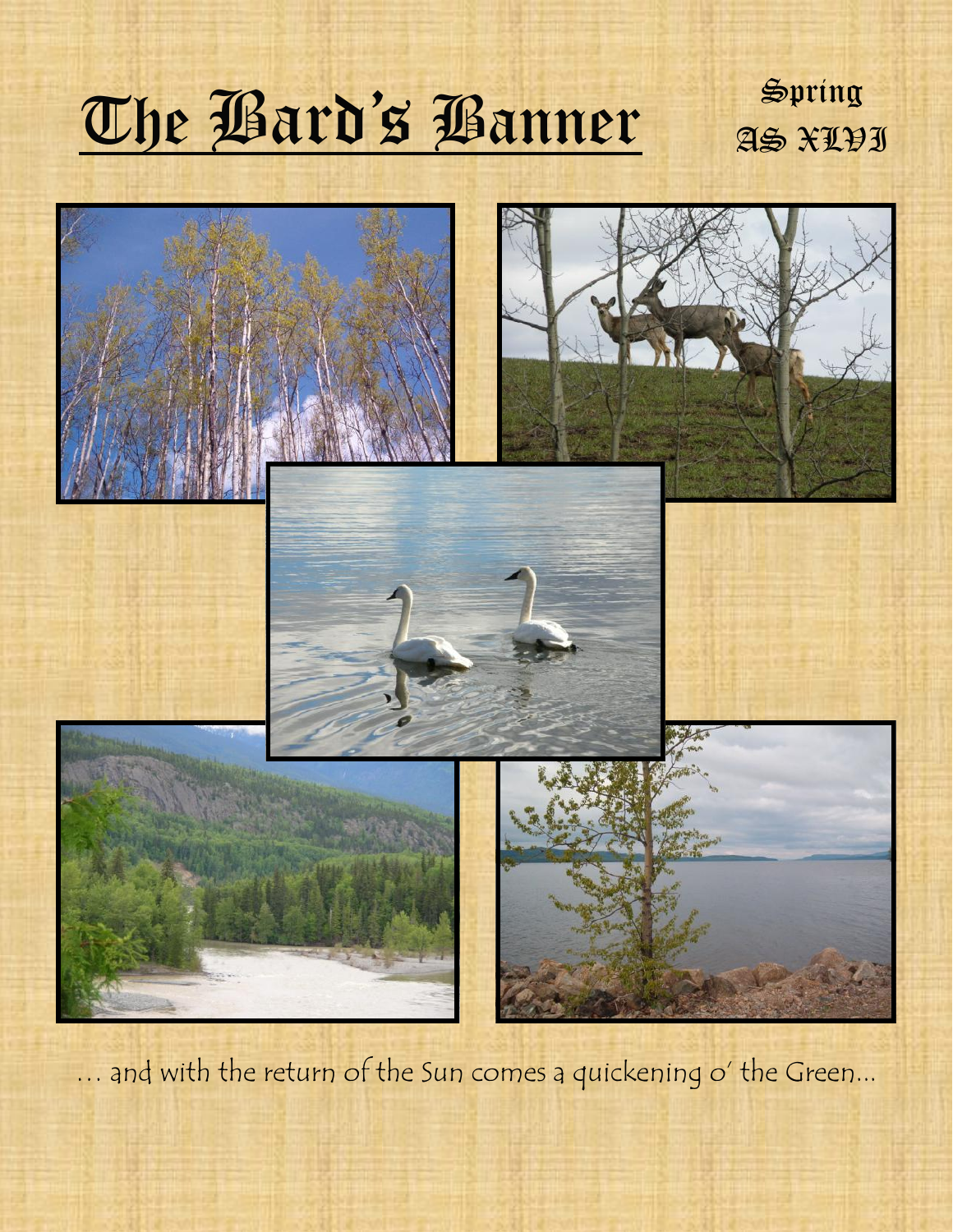## The Bard's Banner; Issue 11 Spring AS XLVI (2012)

## **TIR BANNOG OFFICERS**

Seneschal: HL Tewl Gover (Douglas Jeffery); [cardinal5290@gmail.com](mailto:mailto:cardinal5290@gmail.com)

Deputy Seneschal: HL Betha of Dawlish (Cyndy Jeffery); [betha\\_1838@hotmail.com](mailto:mailto:betha_1838@hotmail.com)

Exchequer: Lord Piers Lakewood (Kevin Miller); [kj4mill@telus.net](mailto:mailto:kj4mill@telus.net)

Herald: Lady Alys Lakewood (Jennifer Miller); [kjc3mill@telus.net](mailto:kjc3mill@telus.net)

Chronicler: Lord Piers Lakewood (Kevin Miller); [kj4mill@telus.net](mailto:mailto:kj4mill@telus.net)

Master of Stables: Lord Nikolaas D'anvers (Scott Brown); [scottejbrown@telus.net](mailto:mailto:scottejbrown@telus.net)

Chatelaine: Lady Alys Lakewood (Jennifer Miller); [kjc3mill@telus.net](mailto:mailto:kjc3mill@telus.net)

You can also see more about us at our website! <http://tirbannog.tirrigh.org>

## **TABLE OF CONTENTS**

| Welcome!                | pg. 3     |
|-------------------------|-----------|
| History of FoGEC pt. 3  | pg. 4     |
| An A&S Interlude        | pg. 5     |
| Tewl's Book Nook        | $,$ pg. 7 |
| From Lady Alys' Library | $$ pq. 9  |
| <b>Upcoming Events</b>  | $pq.10$   |
| A What?!? By Lady Alys  | $pq. 12$  |
|                         |           |

The Bard's Banner is published (hopefully) 4 times per year, on a seasonal schedule. It is a publication of the Shire of Tir Bannog, in the Principality of Tir Righ, Kingdom of An Tir, of the Society for Creative Anachronism, Inc. It is not a corporate publication of the SCA, nor does it delineate SCA policy.

Copyright 2011 Society for Creative Anachronism, Inc

This publication shall recognize those that submit articles, photos, etc. You won't be paid for your submission, but you will have the thanks of myself and our readers.

If you find you need to contact me over something herein, please send an email to: [kj4mill@telus.net](mailto:kj2mill@lakescom.net)

Lastly, this publication is meant for the enjoyment of all; share it amongst yourselves and your friends. At the end of the day, if I've made someone smile, I've done my job.

-Piers Lakewood (Kevin Miller)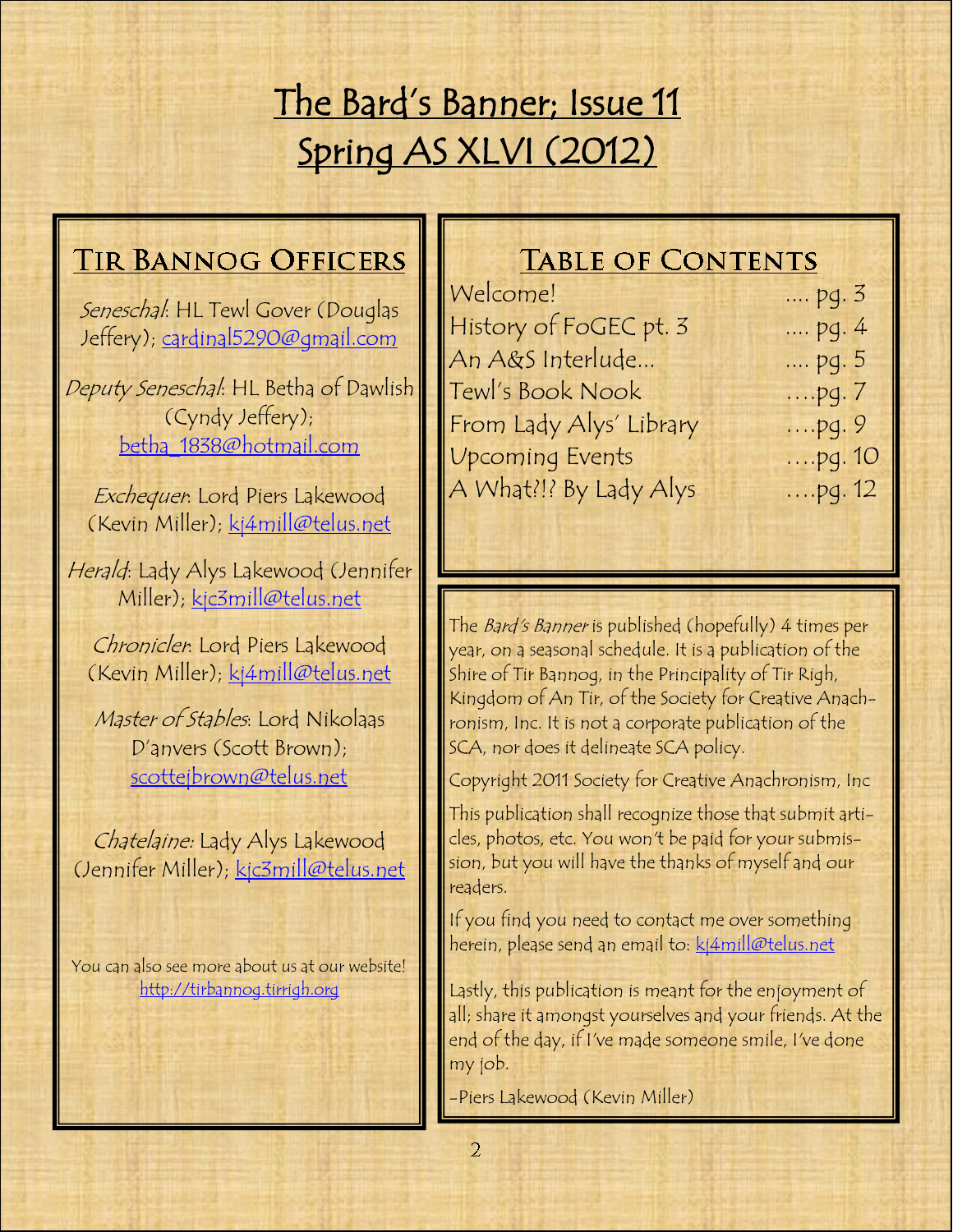## **WELCOME!**



(Ready to fight despite the chill still in the air…)

It begins slowly in the North. At first, you hardly feel it; a breeze that slides over your skin, not quite as cold as they have felt all winter. An early morning, where you think, "Gee, it seems lighter than usual already today." Then you notice the larger changes. The snowpack that is your yard seems smaller than yesterday. You're able to unbutton your parka and you don't even freeze! That's when if finally hits you: Spring is here!

As I write this, the last vestiges of winter are draining away. All but the most stubborn of snow piles are history, the grass is showing signs of green, and you can dig into the ground without breaking your wrists! Precipitation now comes in the form of rain, and another day or two of sunshine will surely bring the budding leaves to our trees. And like the rest of the land, those of us who live here are reawakening, the blood quickening in our veins, and our thoughts turning once again to competition and War...

Welcome to the eleventh issue of The Bard's Banner! Once again the cold of winter and hazards of travel kept us from participating in some of the events scattered around our Principality, but it does not mean we were completely idle. The long nights are a perfect time to finish off that A&S project you've been looking at for sometime, so in this issue we look at some of the projects our friends and family have been hard at work on, and Lady Alys gives us a simple project you can do yourself!



(One of many of Lady Alys' projects…)

In addition, Wlfryd brings us part 3 of the Fields of Gold Educational Centre history, and Tewl gives us his thoughts on another book or 3 in his Book Nook.

Hopefully this issue will stir the blood, rekindle the desires and enliven your spring, bringing you out of hibernation and back onto the fields of battle.

Enjoy!

3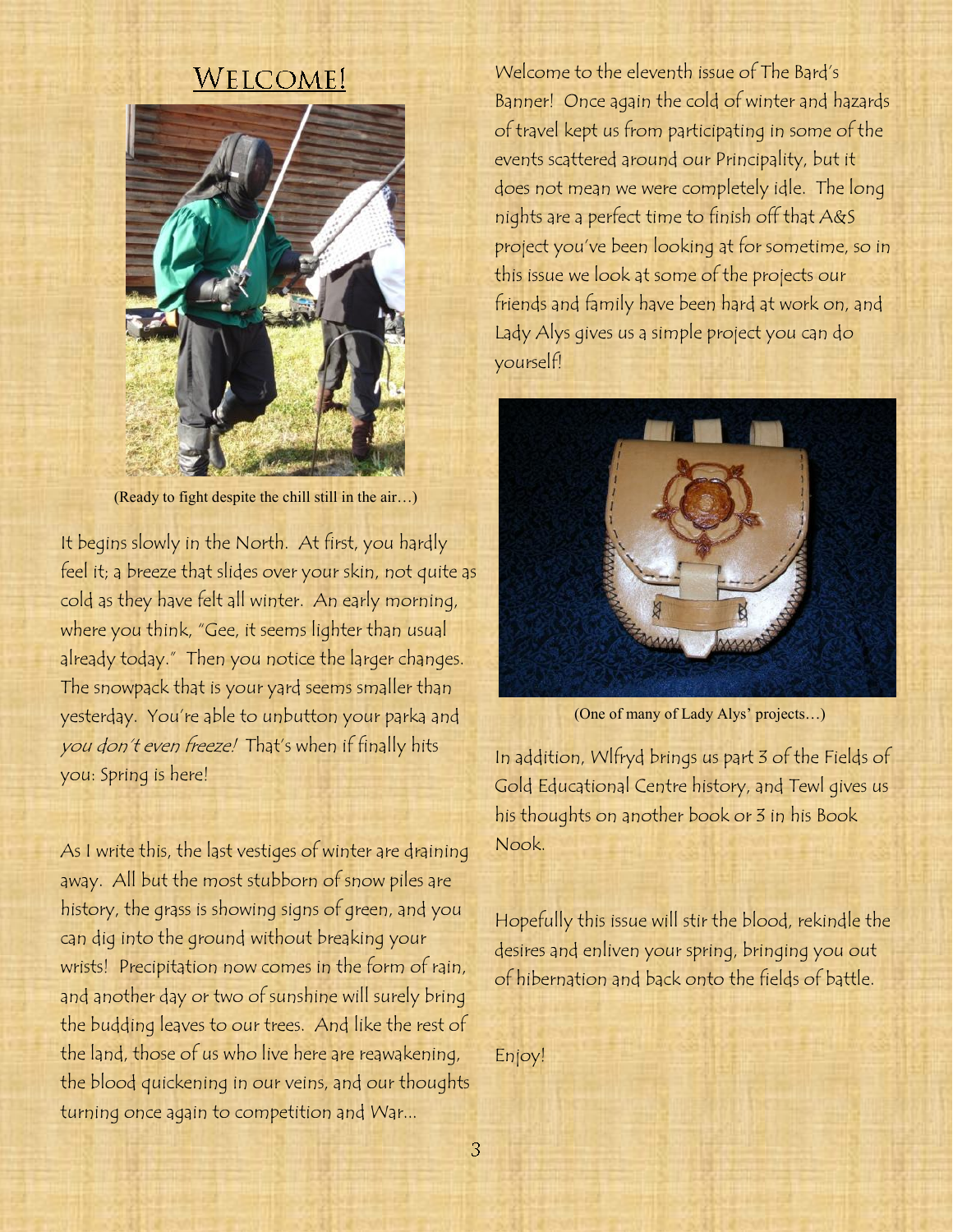## THE HISTORY OF FOGEC PT.3

## by HL Wlfryd of Leedes



(The Saxon Hut)

Although the Saxon platform, located in Wlf's Court, was built for the second Fields of Gold the hut wasn't completed until 2006.

Accommodations for Tewl and Betha, wealthy tin merchants from Cornwall, the Saxon Hut was built by Tewl and Wlfryd using period techniques and construction methods. Hops and ivy grow around the Saxon Hut. Tewl hopes to thatch the roof at some time in the future.





(Wlfryd's Wine Shoppe)

The wine shop, located at the top of Wlf's Court, went from concept to finished in five days. We excavated three locations on one weekend in August 2006. The first hole was for the Wine Shop, the second for the Scottish Stone Croft and the last was for the Bjorki House or Norse Sod House.

Wlfryd did all of the work on his wine shop sinking a sump beneath the floor, framing the floor, four walls, the roof and the interior counter. The Walls were sheeted and painted and the sink installed to drain into the sump. The water barrel out back was framed, and the plumbing installed. The first wine produced in the shop was in 2009 for Bill and Lisa's wedding. Since then the vineyard has produced some grapes and the wine shop bottles about 10 gallons of wine each year. The wine shop has also included root beer making as a Children's activity.

The vineyard had 2 current bushes added to the eight grape vines in 2010. Over previous years there have been oaks, maples, hazelnuts, firs, and cedar bushes added to the indigenous fauna. In 2011 we planted over 220 Spruce, Pine and Fir seedlings, purchased and donated by Ogre.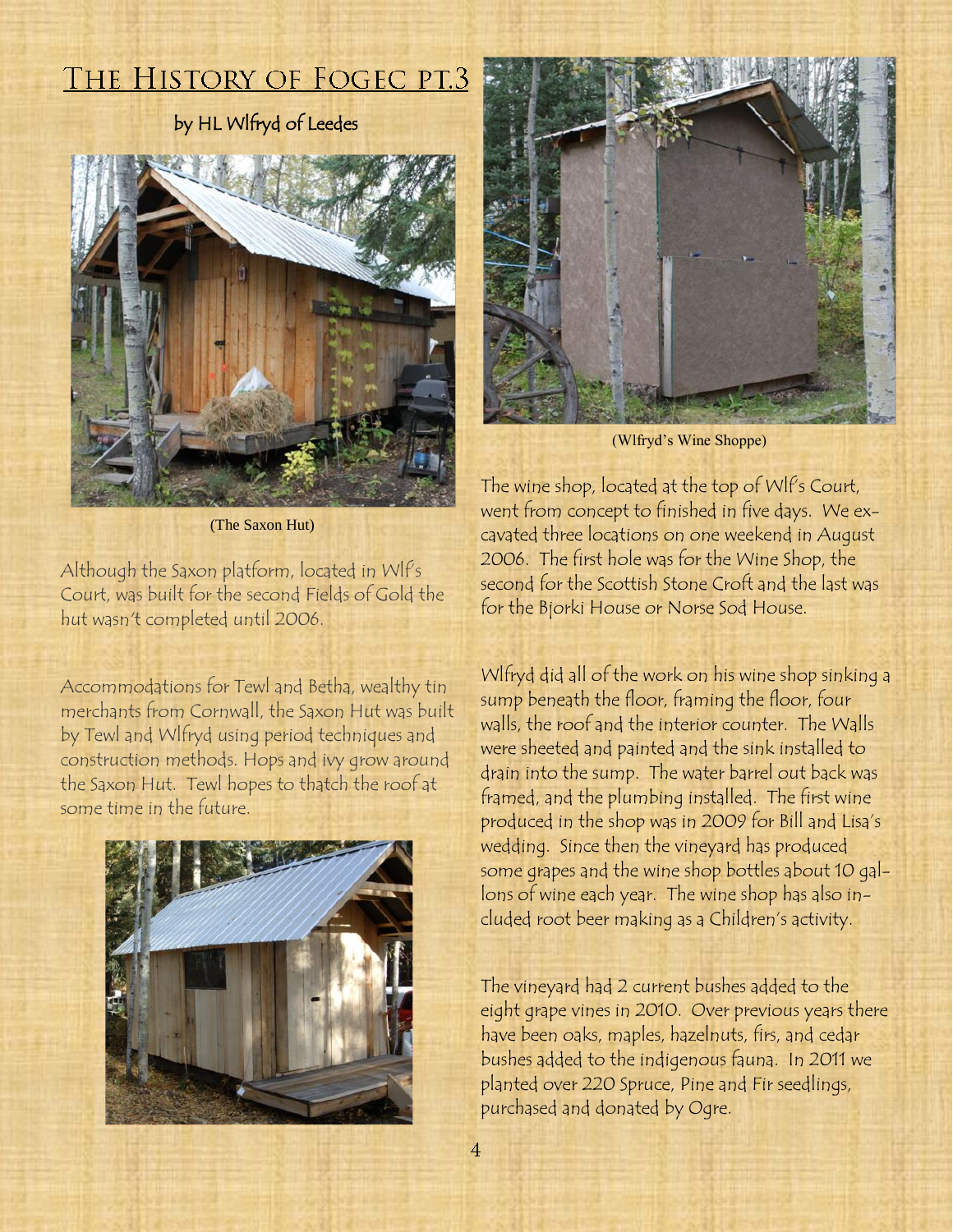

(Scottish Stone Croft)

We excavated three locations on one weekend in August 2006. The first hole was for the wine shop, the second for the Scottish Stone Croft and the last was for the Bjorki House or Norse Sod House. The Scottish Stone Croft is located on High Street.

This property was originally owned by Callum McCallum, but was foreclosed on by the Board of Governors in 2010 when Callum entered active service with the Canadian Armed Forces. His brother Maxmillian took over the property at the bequest of Tewl. Since that time the floor has been leveled and a cold storage pit has been sunk.

The summer of 2012 will see Rhiannon and Sara begin renovating and redesigning the Scottish Stone Croft into a site building to be used for cold storage.

## AN A&S INTERLUDE...

One of the greatest strengths of the SCA as a club/ hobby/lifestyle is that it has something to appeal to almost anyone. For some it's the call of combat, whether it be the brute force of the Heavy fighter, the speed and finesse of the rapier, or the thrill of taking down your foe from afar via combat archery. Many people enjoy the chance to dress in finery

from bygone times; others enjoy the atmosphere of a well laid out feast. And for those who gain great pleasure from making with their own hands, the Arts & Sciences beckon.

The Arts & Sciences encompasses a huge variety of projects. From dissertations on the meaning of Life to essays on Philosophy, from the making of beads to the building of a period suit of armour, almost anyone can find something to make and display. For those who may have looked before, but haven't quite jumped in yet, here's a few projects some of our friends and neighbours have done.

## From Lady Medb:



(Medb's amazing wire work)

―This first one is a brass shrew made for Her Ladyship Rhiannon of Shrewsbury; it's made from 20 & 28 gauge non-tarnish brass wire, with an amethyst bead for the eye. It probably took about 8 hours or so."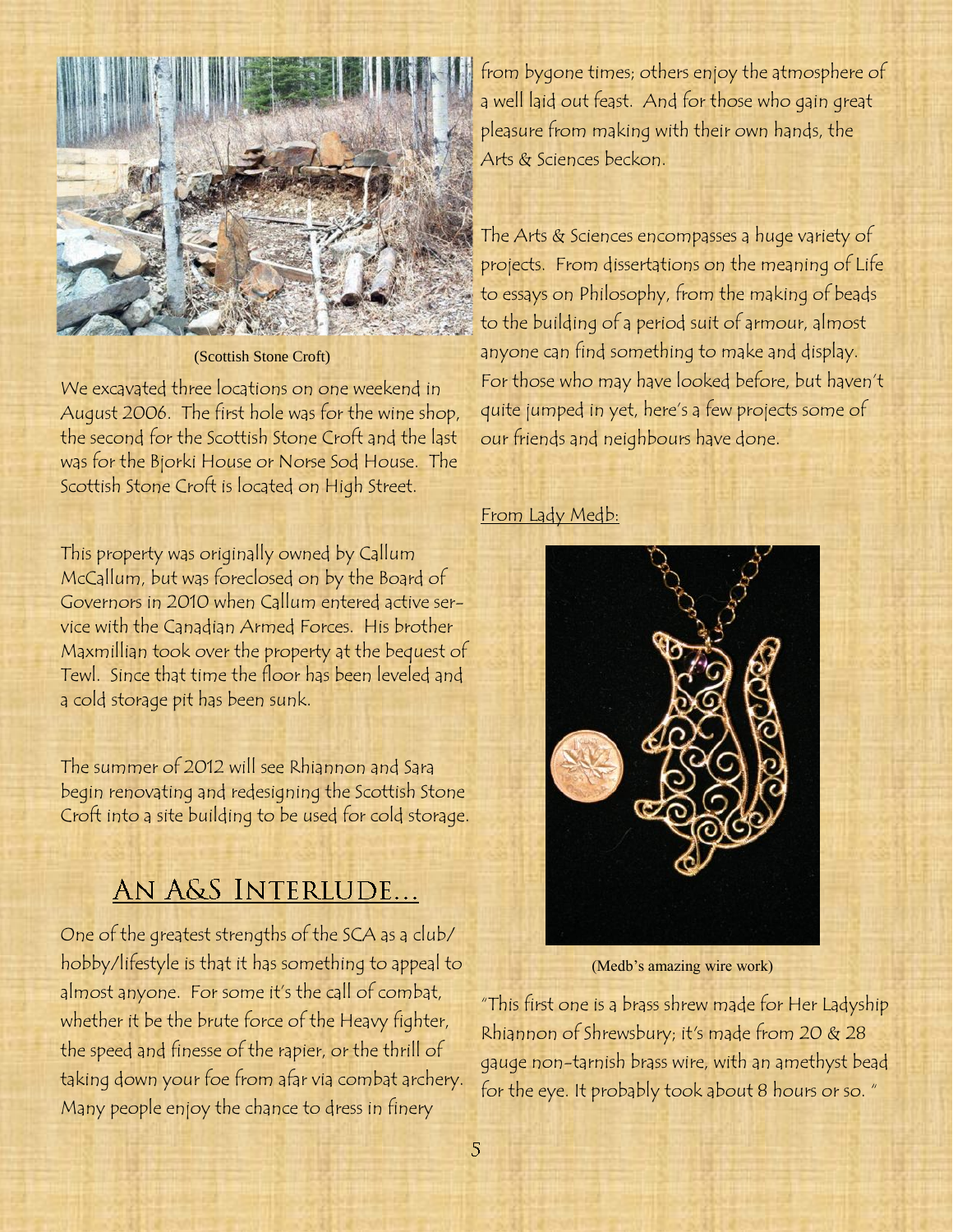"The second piece is commission work for the most lovely Viscountess Natal'ia Volkovicha. They are Temple Rings made from Silver 20 & 24 gauge wire, with silver beads (all provided by Natal'ia). They are based on examples from 12th & 13th century Kievan Rus finds!―



(The Temple Rings, by Lady Medb)

#### From Lady Hjordis:

"Viking Wire Weaving consists of chains that are made from long pieces of wire (8'-12') that are worked by hand into interconnecting loops. The raw chain is woven around a form (Allen wrenches or dowels) and is then pulled through holes in a wooden drawplate to tighten the weave and make the chain.



(Sample One of Hjordis' work...)

The ends of each chain are finished by hand-coiling a heavier gauge wire and I usually add purchased ends. There is single knit, double and triple knit weaves. Generally I do single knit weaves and put two together as you can see two different colors in the picture and I use anywhere from 22 to 26 gauge wire. When I first started I used 26 as it is easier to bend; however, after some practice I like to have a little stiffer project and have been using 24 and 22 gauge wire."



(...and a stunning Sample Two!)

## From Lady Alys:

A project for children (both young and young at heart!)

"A woman from the Elizabethan upper class or nobility would often carry a carry a pomander hanging from her girdle (belt). "Pomanders were pierced metal balls with scent inside, or a dried orange or lemon studded with cloves and placed in an embroidered or jeweled velvet covering. They were used to keep away "bad airs" which they thought carried diseased. In a time when people seldom bathed and streets were an open sewer, they might not have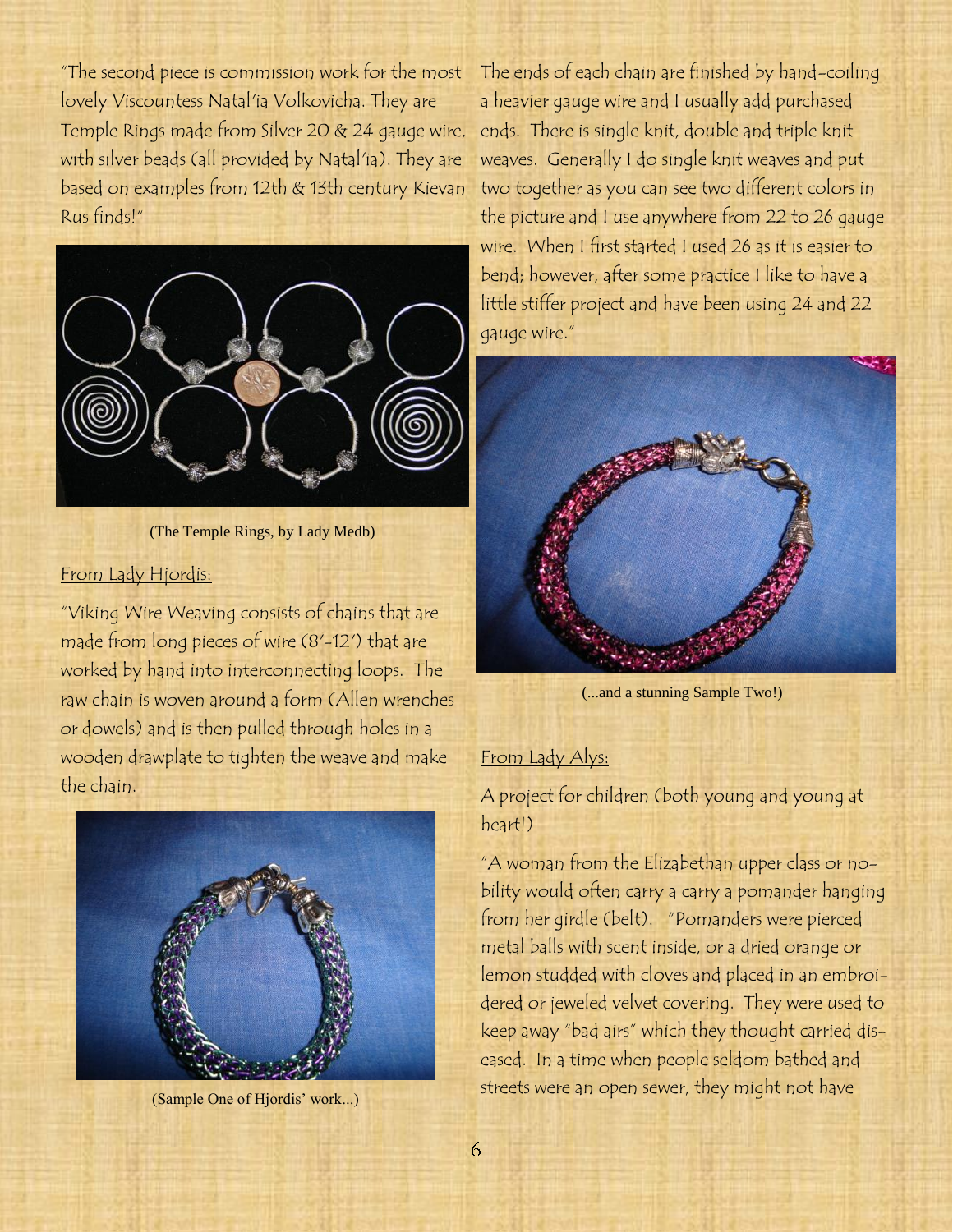been far wrong." From "Elizabethan Costuming for the years 1550 -1580 by Janet Winter & Carolyn Savoy.

Making a pomander is an easy and authentic arts and science project! All you need is:

- a fresh orange or lemon
- whole cloves (one small spice jar of cloves per orange or lemon)
- A wood skewer (an adult may want to help with the skewer)
- A small cloth bag with a drawstring

Pierce the skin of the orange or lemon with the pointed end of the skewer, then push the pointed end of the clove into the orange or lemon. Stud the orange or lemon all over with cloves; the more cloves in your orange or lemon, the better it will smell (and dry).

Put the studded orange or lemon aside in a dry, well ventilated place. The orange or lemon will start to look dark brown and hard in about one to two weeks. Once it is dried completely, it is ready to put into a bag.



(A Lemon Pomander hanging up to dry)

The cloth bag can be made of any fabric. For best effect, make a velvet or embroidered (real or fake) bag. The sewing challenged should not despair! Often gauze bags can be found at dollar stores or anywhere selling wedding favor supplies. Stores selling dice based games (i.e., Dungeons and Dragons) will often carry velvet dice bags suitable for your pomander!‖

## **THE BOOK NOOK**

**By Tewl Gover** 

The Norton Anthology: English Literature Volume A



This is a scholarly book dealing with major authors from the middle ages through the 18th century. It not only has some of the most important authors of the times, but also goes into the changes in the language and society of the British Isles. If you are just interested in a sampling of poetry and prose you will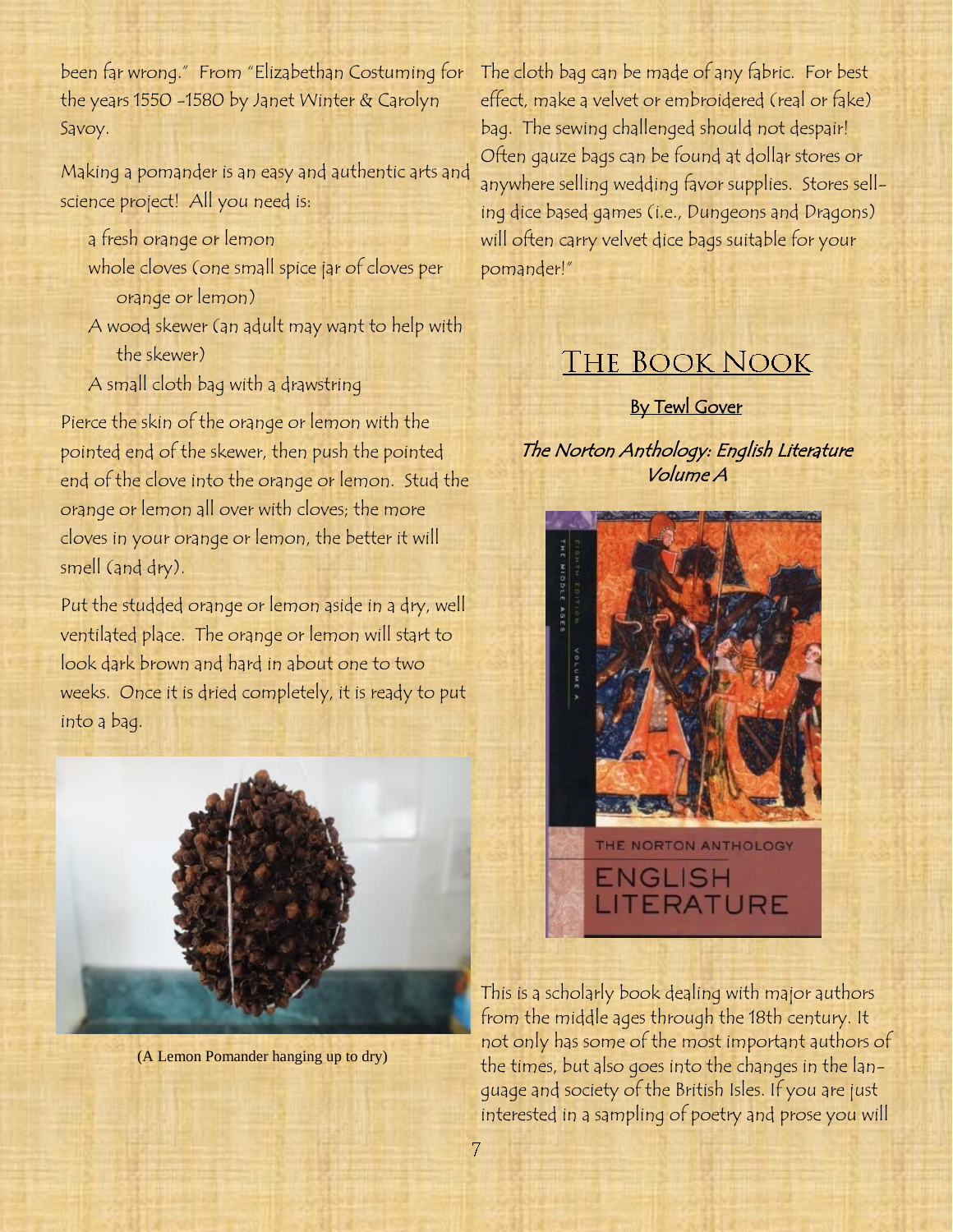be missing out a lot of what this book has to offer. There are almost four pages of instruction and commentary on Beowulf before we get to the saga itself. Geoffrey of Monmouth, Chaucer, Malory, Wyatt, Elizabeth I, Spenser, Marlow, Shakespeare, and Donne are just some of the authors represented in this book. I have so far only sampled this book as I fear that if I allowed myself to seriously get into it, days would pass before food, water or sleep would drag me from it's grasp.



Anyone familiar with the works of Antonia Fraser know that she weaves the facts into an extremely interesting story. This book is no different. The story of Mary is a sad one, used as a bargaining chip and sent to France as a young girl, she grew up far from her home and people. This was to affect her connections with the Scots when she did return and

tried to rule. The plots and counterplots that surrounded her are hard to keep track of at times but this book does an excellent job. Far from the cruel, violent ruler she is often represented as, this book shows the noble caring woman and queen that was beset by the worst political maneuvering of the day. All in all an excellent example of the truth being much more interesting than fiction.

## The Last Plantagenets by Thomas B. Costain



The fourth book in what was originally intended to be a history of England, this book covers the last half of the 1300's through to the end of the 1400's. This is centered on Richard, the second son of Edward the Black Prince, but also tries to uncover the gaps and mysteries of this poorly represented period of History. Like many of the books that center on the major historical figures, this is more story than recitation of dates and places. It carries you along through the days and nights of the times and allows you to feel that you have a connection to the battles, politics, plots and day to day life. One of the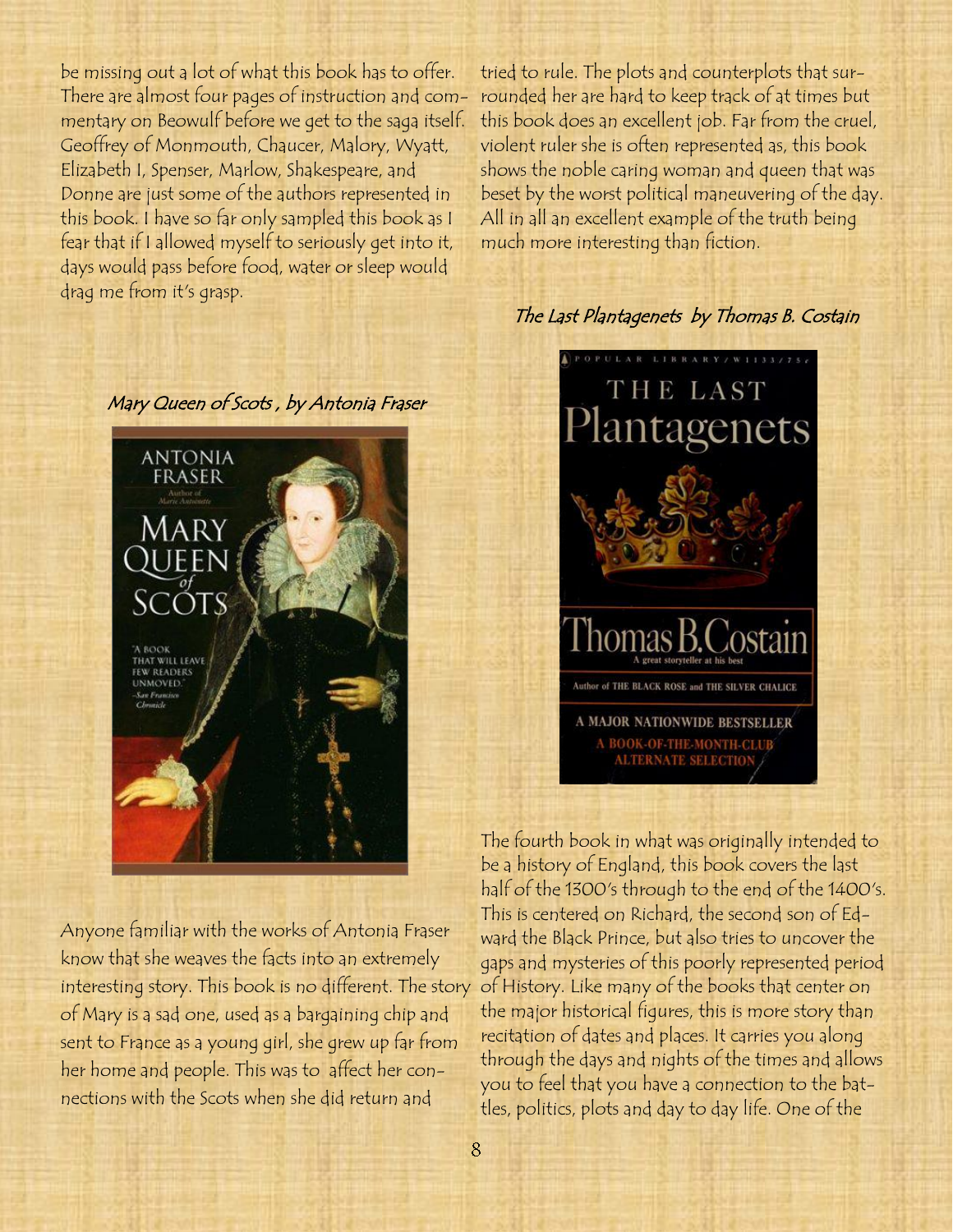most fascinating portions of this book is the attempt to find and show the truth of 'The Two Princes'. I now have the first and last of the books in this series and am always on the look-out for the others.

## FROM LADY ALYS' LIBRARY

Here's Looking at Euclid by Alex Bellos



―From counting ants to games of chance – an awe inspiring journey through the world of numbers." This is a book that would not normally jump to the top of a search list of medieval themes, and yet, it has been a surprisingly relevant read to anyone interested in the time period of 600 to 1600 AD.

The book is divided into 12 chapters, each a standalone topic with a different perspective of numbers. Chapters include where numbers come from, different numbering systems, mental math, angles and

origami and much, much more! Information provided mixes modern events with medieval and ancient facts to present a fascinating look at how the history of numbers continues to influence our lives every day, whether we realize it or not. Numbers in many different cultures and times are examined, and linked together. This allows for intriguing groupings of concepts. For example, Chapter 3 uses modern numerology, ancient Greek mathematicians, Muslim art, and origami to explore the concept of angles.

My personal favorite is the following line: "In Lincolnshire, England, during medieval times, a pimp plus a *dik* got you a *bumfit.*" No, the author is not being obscene; rather, describing a counting system used by shepherds who could only count to 20.

Throughout the book, I have been pleasantly surprised at how much I was learning, and how it has sparked my interest in learning more about medieval math. The book is available both in paper and e-reader (Kobo) formats. The only caution I would suggest is that this book is best taken in small bites. Some of the concepts are challenging to understand and take some time to understand. Definitely a recommended read!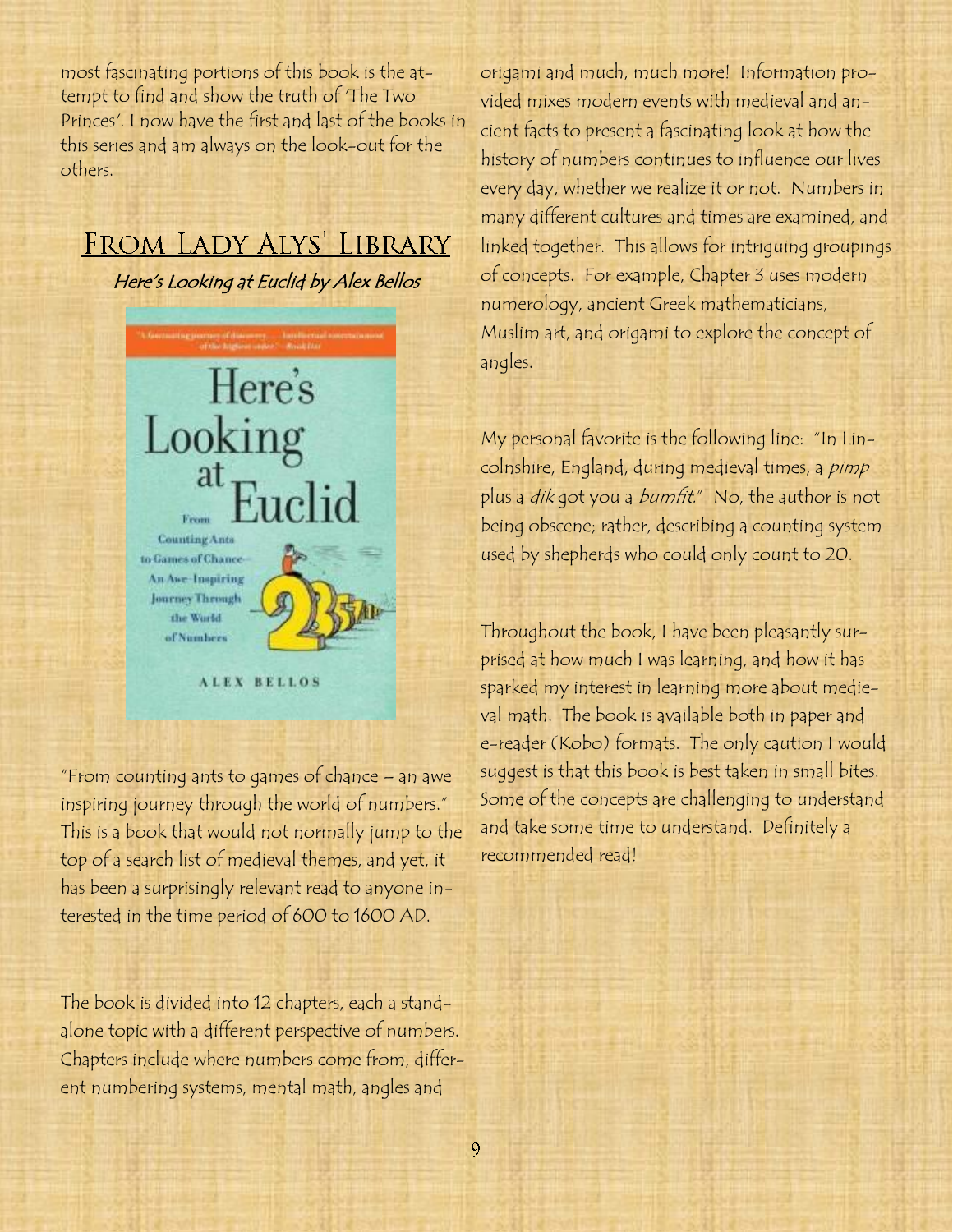## **UPCOMING EVENTS**

## May Champions (Cold Keep)

May 12, 2012, Prince George, BC

The snows are a distant memory and as the seasons renew, the Shire of Cold Keep invites you to their annual May Champions! Come compete for the honour of becoming the newest Champion of Archery, Rapier, Heavy or Arts & Sciences.

The site will be open from 8am until 11:30pm. This is a discretely dry site.

Further detail and championship requirements can be found on the Cold Keep website:http:// www.avacal-sca.org/coldkeep/

Site fee is \$10 for adults, \$6 for children 6-12, children under 5 free: (The \$5 non-member surcharge applies)

Make cheques payable to "Shire of Cold Keep".

Feast fee is \$12 for adults, \$6 for children 6-12, children under 5 free. The feast is by PREPAID reservation only. For feast reservations, please contact HE Natal'ia at Natalia(dot)Volkovicha(at)gmail(dot) com.

Champions Schedule (subject to change at the discretion of TRM and HRM):

8am - Site opens 8:30 - Archery inspections begin - range open (pending availability of a marshal) 9:00 - Archery tournament begins 9:30 - Arts & Sciences tournament opens 11:00 - Archery tournament ends - Rapier inspections begin 11:30 - Rapier tournament begins

12:30 - Rapier tournament ends - Heavy inspections begin 1:00 - Heavy tournament begins 3:00 - Heavy tournament ends 5:30 - Feast begins 7:00 - Court

#### Autocrats:

HL Elena Bobrovnikova and HL D'mitri Kozhevnikov smckaymackay(at)gmail(dot)com or by phone at 250-563-4811 (no phone calls after 9pm).

#### Site Info:

Name: Miworth Community Hall 13510 Flint Road Prince George, BC V2M 7C1

#### Directions to Site:

The event is at the Miworth Community Hall at 13510 Flint Road, Prince George, BC, V2M 7B9. Make your best way on Highway 97 (the Bypass) to 5th Avenue. Turn west onto 5th Avenue and follow it to Foothills Boulevard. Turn north onto Foothills, and continue to Otway Road (just before the bridge). Turn east onto Otway Road and continue 11 kms to Flint Road. Note the road crosses the railway tracks three times before you reach the site. SCA signs will be posted.

## Tir Righ Avacal War

June 22—June 24, 2012, Clearbrook, BC

Please join Their Majesties and Their Highnesses as the forces of Avacal & Tir Righ meet upon the war field!

Site Opens at 4pm Friday and closes at 5pm Sunday.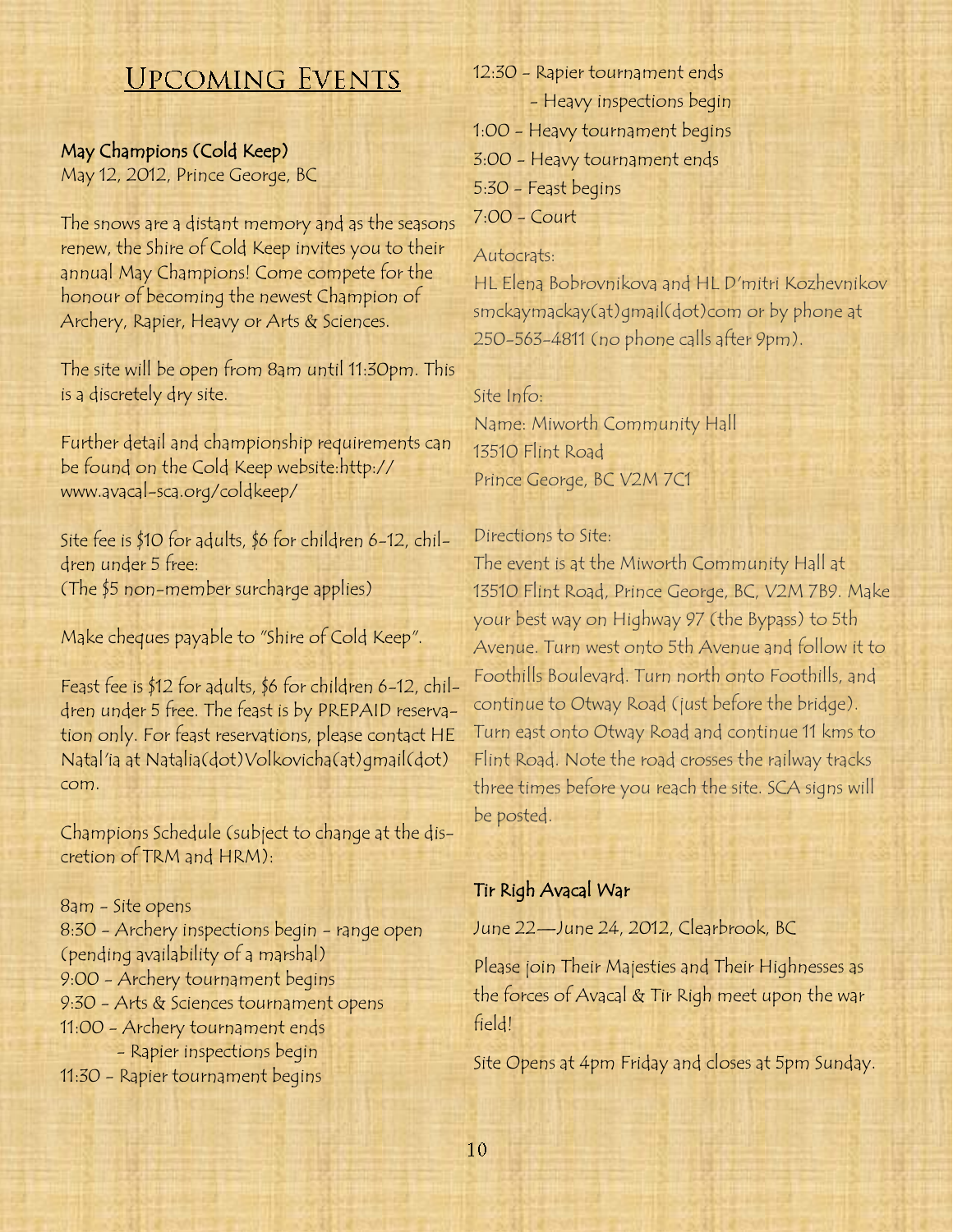## Activities will include:

War: Heavy, Combat Archery, Rapier, Target Archery & Thrown Weapons, A&S Classes & Challenges, Youth Activities.

#### Site:

Trophy Mountain Buffalo Ranch 4373 Clearwater Valley Road, Clearwater, British Columbia V0E 1N0

Directions to site - GPS: N 51° 48.945' W 120° 1.895'

Make your best way to Clearwater BC. When you reach Clearwater, turn at the Clearwater Tourist Information Centre onto Clearwater Valley Road. Follow this road for 20 kilometers and you will find us on the left hand side of the road. The ranch is half way between the town of Clearwater and the Wells Gray Park entrance.

Site fee: Adults \$20 Youth (13-18 yrs.) \$10 Children 12 & under free Family cap of \$55 (modern family, 2 adults + kids) A NMS of \$5/person will apply for adults who are unable to produce written proof of valid SCA mem-

bership.

Please make cheques payable to "SCA-Avacal"

## Fields of Gold (Tir Bannog)

July 6-8th, 2012, Quick, BC

Event Schedule:

#### Friday:

Site Opens at 4:00 Meet and great, Inn providing Dinner 8:00 - Exchange of keys, Event Steward Announcements

#### Saturday:

7:30 Inn will provide Muffins and Coffee for breakfast Contact Rhiannon of Shrewsbury (rhia\_the\_shrew@yahoo.ca) for more information. 9:00 Lists Open (Heavy and Rapier), Armour inspection 9:30 Heavy Tourney 11:00 Armour inspection - Rapier 11:30 Rapier tourney 1:00 Helm Auction (Please see details below) 2:00 Midsummer Rose and Gallant Thorn competition (Please see details below). 2:30 Scheduled Nap time for children (and adults if you like) Shhh. 3:00 Children's Activities (See details below). 6:00 Potluck Dinner (See details below). 7:00 Site wide tidy. 7:30 Dessert 8:00 Story-time for children, and Site tour (Adults only)

9:00 Bardic hosted by Finn